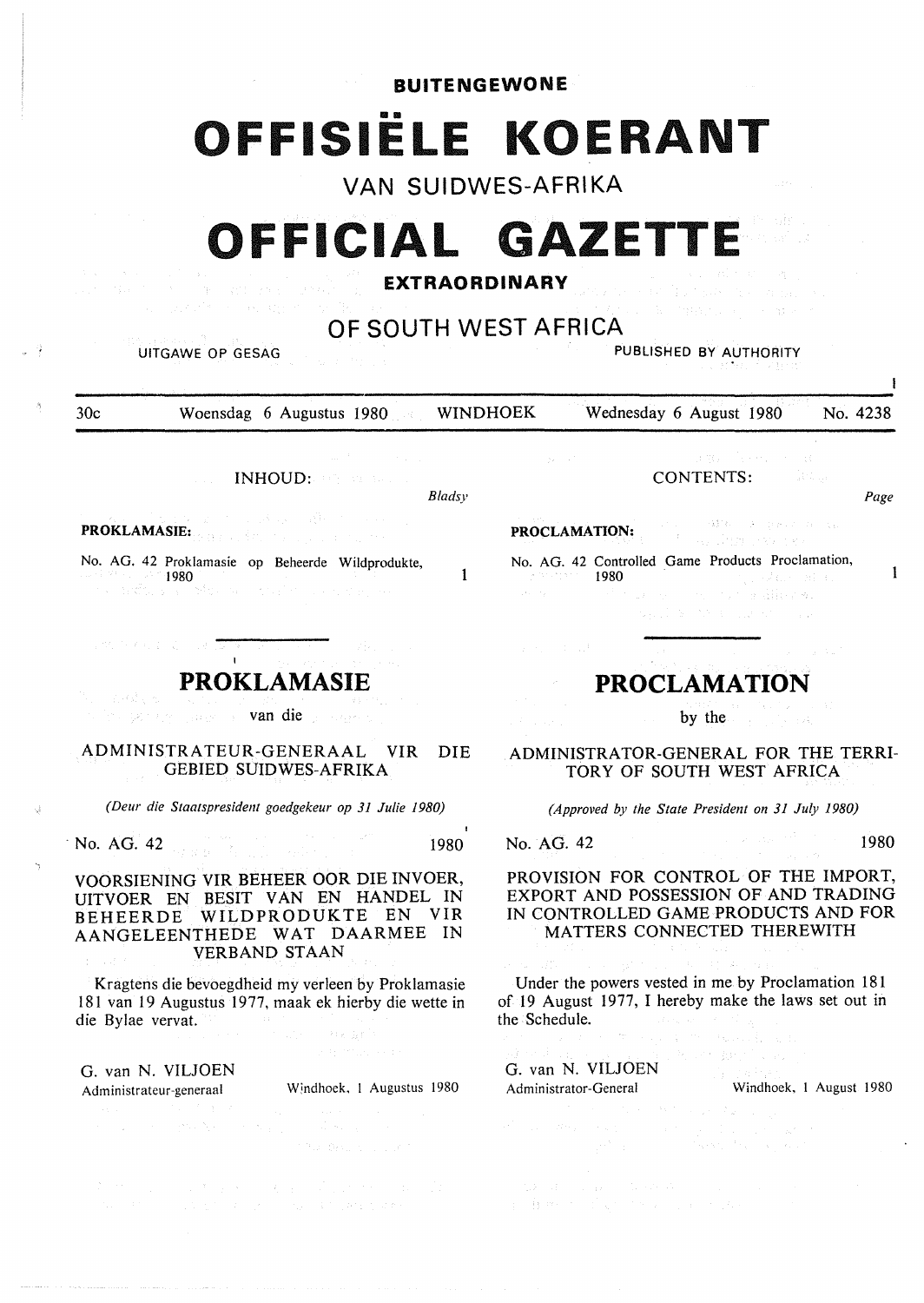## **BYLAE**

#### *Woordomskrywing*

1. In hierdie Proklamasie, tensy uit die samehang anders blyk, beteken -

- (i) "beheerde wildproduk" die tand, horing, kop, oor, slurp, vel, stert of poot, of enige deel daarvan, van enige olifant of renoster; (i)
- (ii) "Departement" die Departement van Landbou en Natuurbewaring; (iii)
- (iii) "gebied" die gebied Suidwes-Afrika; (iv)
- (iv) "handel dryf'' om, hetsy as prinsipaal of as agent
	- (a) te koop of aan te hied om te koop, of by wyse van ruil, pand of andersins te verkry;
	- (b) te verkoop of te verruil of vir verkoop of verruiling aan te hied, te adverteer, te versend, te stuur of te lewer;
	- (c) te verskaf of van die hand te sit, hetsy teen 'n teenprestasie of andersins;
	- (d) die doen van enigiets bedoel in paragraaf (a),  $(b)$  of  $(c)$  te magtig, te gelas of toe te laat;  $(ii)$

*Verbod op in- en uitvoer en besit van en handel in dele van olifante en renosters* 

- 2. (I) (a) Behoudens die bepalings van paragraaf (b), is iemand wat na die inwerkingtreding van hierdie Proklamasie 'n beheerde wildproduk in die gebied invoer, uit die gebied uitvoer, besit of daarin handel dryf, anders as kragtens en ooreenkomstig 'n permit wat kragtens hierdie artikel deur die Administrateur-generaal aan horn uitgereik is, of wat geag word aldus aan horn uitgereik te wees, aan 'n misdryf skuldig en by skuldigbevinding strafbaar met 'n boete van hoogstens sesduisend rand of met gevangenisstraf vir 'n tydperk van hoogstens ses jaar of met sowel daardie boete as daardie gevangenisstraf.
	- (b) Die bepalings van paragraaf (a) is nie van toepassing nie op enige artikel wat uit 'n beheerde wildproduk vervaardig is.
	- (2) (a) Aansoek om 'n permit bedoel in subartikel (1) moet gedoen word op 'n vorm deur

## **SCHEDULE**

### *Definitions*

1. In this Proclamation, unless the context indicates  $otherwise -$ 

- (i) "controlled game product" means the tusk, horn, head, ear, trunk, skin, tail or foot, or any part thereof, of any elephant or rhinoceros; (i)
- (ii) ''Department" means the Department of Agriculture and Nature Conservation;
- (iii) "territory" means the territory of South West Africa;
- (ii) "deal in" means to  $$ whether as principal or as agent; (iv)
	- (a) buy, or offer to buy, or acquire by way of barter, pledge or otherwise;
	- (b) sell or exchange or offer, advertise, forward, dispatch or deliver for sale or exchange;
	- (c) supply or dispose of, whether for remuneration or otherwise;
		- (d) authorise, instruct or permit the doing of anything referred to in paragraph (a), (b) or (c),

*Prohibition of the import, export and possession of and trading in parts of elephants and rhinoceroses* 

- 2. (1) (a) Subject to the provisions of paragraph (b), any person who, after the commencement of this Proclamation, imports into the territory, exports from the territory, possesses or deals in any controlled game product otherwise than under and in accordance with a permit issued or deemed to be issued to him by the Administrator-General under this section, shall be guilty of an offence and liable on conviction to a fine not exceeding six thousand rand or to imprisonment for a period not exceeding six years or to both such fine and such imprisonment.
- (b) The provisions of paragraph (a) shall not apply to any article manufactured from any controlled game product.
- (2) (a) Application for a permit referred to in subsection (1) shall be made on a form ap-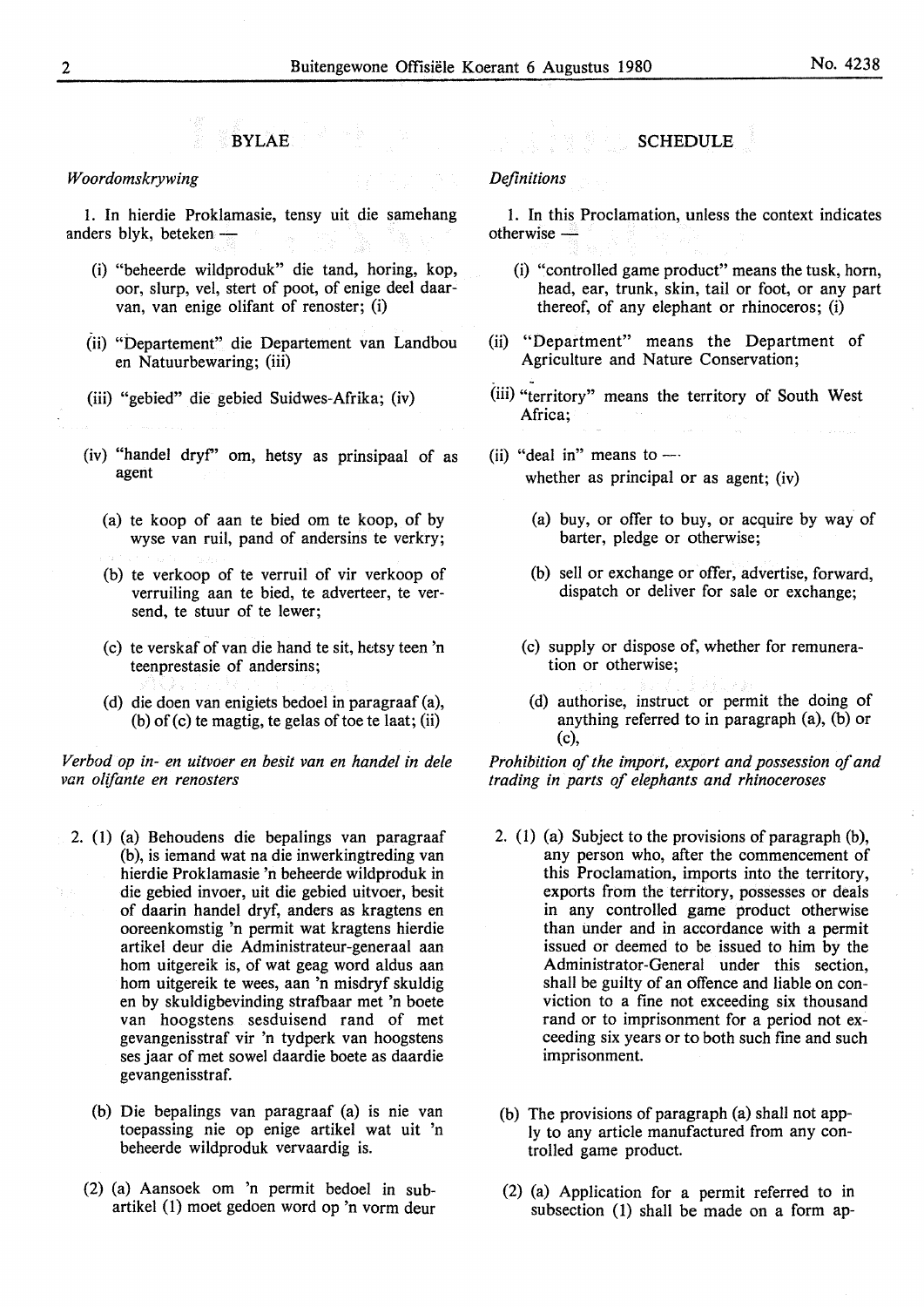die Administrateur-generaal vir die doel goedgekeur, wat verkry moet word van 'n kantoor van die Tak Veeartsenydienste van die Departement.

- (b) Die vorm bedoel in paragraaf  $(a)$  moet -
	- (i) deur die aansoeker in die teenwoordigheid van die hoof van 'n in paragraaf (a) bedoelde kantoor of 'n persoon onder sy beheer deur horn vir die doel aangewys, voltooi word ooreenkomstig die aanwysings van bedoelde hoof of aangewese persoon; of
	- (ii) deur bedoelde hoof of aangewese persoon voltooi word namens en ooreenkomstig die opdragte van die aansoeker,

en moet by bedoelde hoof of aangewese persoon gelaat word vir verdere bantering ooreenkomstig die voorskrifte van die Administrateur-generaal.

(c) Iemand wat in 'n aansoek ingevolge hierdie subartikel 'n verklaring wat in 'n wesenlike opsig vals is, doen met die wete dat dit vals is, is aan 'n misdryf skuldig en by skuldigbevinding strafbaar met 'n boete van hoogstens tweeduisend rand of met gevangenisstraf vir 'n tydperk van hoogstens twee jaar of met sowel daardie boete as daardie gevangenisstraf.

 $\label{eq:2.1} \mathcal{J}^{(1)}_{\mathcal{I}}(N_{\mathcal{I}}\otimes\mathcal{I}^{(1)}_{\mathcal{I}}) = \mathcal{J}^{(1)}_{\mathcal{I}}(1+\mathcal{J}^{(1)}_{\mathcal{I}})^{-1}$ 

(3) Wanneer daar ingevolge hierdie artikel om 'n permit aansoek gedoen word, kan die Administrateurgeneraal enige vereistes stel waaraan voldoen moet word voordat 'n permit bedoel in subartikel (1) uitgereik word, met inbegrip van enige sodanige vereistes met betrekking tot die ondersoek, inspeksie, aanhouding, afsondering en behandeling, en die beskikbaarstelling en oorhandiging vir daardie doel, van enigiets waarop sodanige aansoek betrekking het, en kan hy, indien nodig, aan die aansoeker 'n voorlopige permit uitreik om horn in staat te stel om so-iets aldus beskikbaar te stel of te oorhandig.

(4) Die Administrateur-generaal kan enige permit waarom ingevolge hierdie artikel aansoek gedoen word, na goeddunke uitreik of weier : Met dien verstande dat . ondanks andersluidende bepalings van hierdie Proklamasie so 'n permit nie met betrekking tot die besit van enigiets wat by die inwerkingtreding van hierdie Proklamasie wettiglik in besit van die aansoeker is, geweier mag word nie.

(5) (a) 'n Permit uitgereik kragtens hierdie artikel is onderworpe aan die bedinge, voorwaardes en proved for the purpose by the Administrator-General, which shall be obtained from any office of the Veterinary Services Branch of the Departemnt.

- (b) The form referred to in paragraph (a) shall be  $completed -$ 
	- (i) by the applicant in the presence of the head of any office referred to in paragraph (a) or any person under his control designated for the purpose by him, in accordance with the indications of such head or designated person; or
	- (ii) by such head or designated person on behalf and according to the instructions of the applicant,

and shall be left with such head or designated person to be further dealt with according to the instructions of the Administrator-General.

(c) Any person who, in any application in terms of this subsection, makes a statement which is false in any material respect, knowing it to be false, shall be guilty of an offence and liable on conviction to a fine not exceeding two thousand rand or to imprisonment for a period not exceeding two years or to both such fine and such imprisonment.

(3) Whenever application for a permit is made in terms of this section, the Administrator-General may impose any requirements to be complied with before a permit referred to in subsection (1) shall be issued, including any such requirements in relation to any examination, inspection, detention, isolation and treatment, and the making available and delivery for that purpose, of anything to which such application relates, and may, if necessary, issue a provisional permit to the applicant to enable him so to make available or deliver such thing.

(4) The Administrator-General may, in his discretion, issue or refuse any permit applied for in tenns of this section : Provided that notwithstanding anything to the contrary in this Proclamation contained, such permit shall not be refused in relation to the possession of anything which,  $\epsilon$ . the commencement of this Proclamation, is in the lawful possession of the applicant.

(5) (a) Any permit issued under this section shall be subject to such terms, conditions and re-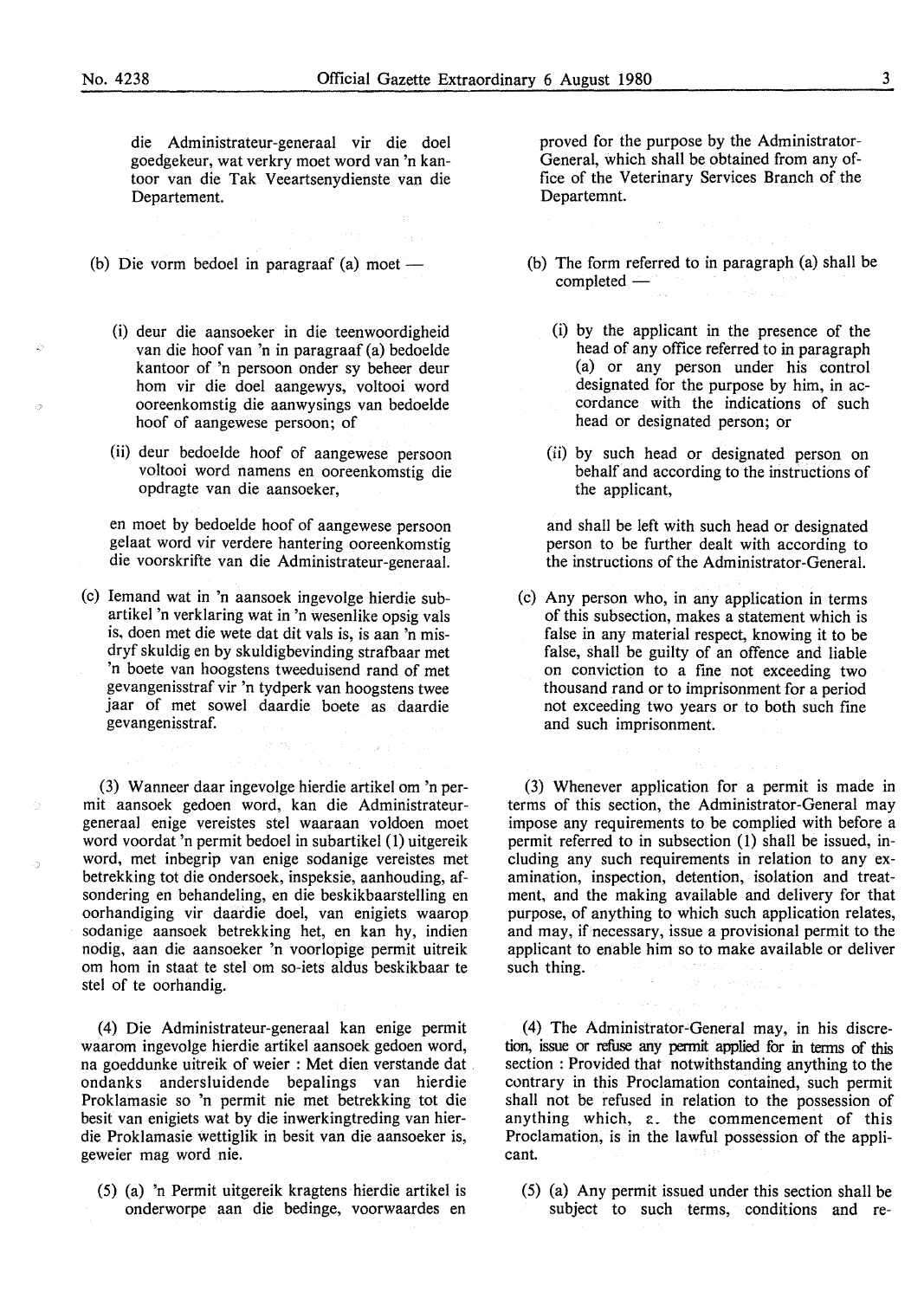vereistes wat die Administrateur-generaal in die algemeen of ten opsigte van daardie besondere permit ople, met inbegrip van enige sodanige bedinge, voorwaardes en vereistes betreffende die betaling van die gelde en heffings wat die Administrateur-generaal bepaal: Met dien verstande dat enige sodanige bepaling van gelde of heffings by kennisgewing in die *Offisie'le Koerant* gedoen moet word.

(b) Iemand wat 'n beding, voorwaarde of vereiste van 'n permit kragtens hierdie artikel aan horn uitgereik, oortree of versuim om daaraan te voldoen, is aan 'n misdryf skuldig en by skuldigbevinding strafbaar met 'n boete van hoogstens tweeduisend rand of met gevangenisstraf vir 'n tydperk van hoogstens twee jaar of met sowel daardie boete as daardie gevangenisstraf.

#### *Bestaande bepa/ings hou op om van krag te wees en bestaande permitte verval*

3. ( I) Die bepalings van 'n ander wet as hierdie Proklamasie en die Doeane- en Aksynswet, 1964 (Wet 91 van 1964), waarby of waarkragtens 'n permit, Iisensie, registrasie, goedkeuring, toestemming of vrystelling met betrekking tot die invoer in die gebied, die uitvoer uit die gebied, die besit of vervoer van of handeldryf in enige beheerde wildproduk vereis word, hou by die inwerkingtreding van hierdie Proklamasie op om van krag te wees en enige permit, lisensie, registrasie, goedkeuring, toestemming of vrystelling uitgereik of verleen kragtens enige bepaling wat aldus ophou om van krag te wees, verval, behoudens die bepalings van hierdie artikel. by sodanige inwerkingtreding.

(2) Enige permit, lisensie, registrasie, goedkeuring, toestemming, of vrystelling wat ingevolge subartikel (I) verval. word, tot die datum bepaal kragtens subartikel (3) of 'n datum sewe dae na die datum waarop die beslissing oor enige aansoek ingevolge subartikel (3) met betrekking tot die betrokke beheerde wildproduk aan die aansoeker oorgedra word, watter ook al die vroegste is, geag 'n geldige permit te wees wat kragtens artikel 2 deur die Administrateur-generaal aan die houer daarvan uitgereik is.

(3) Die houer van 'n permit, lisensie, registrasie, goedkeuring, toestemming of vrystelling wat ingevolge subartikel (I) verval, moet voor of op 'n datum wat die Administrateur-generaal van tyd tot tyd by kennisgewing in die *Offisiële Koerant* bepaal, welke datum nie vroeer as een maand na die inwerkingtreding van hierdie Proklamasie mag wees nie, aansoek doen om die vervanging van bedoelde permit, lisensie, registrasie, goedkeuring, toestemming of vrystelling deur 'n permit bedoel in artikel 2.

(4) Die bepalings van artikel 2 is *mutatis mutandis*  van toepassing met betrekking tot 'n aansoek ingevolge quirements as the Administrator-General may impose, either generally or in respect of the particular permit, including any such terms, conditions and requirements in relation to the payment of such monies and levies as the Administrator-General may determine: Provided that any such determination of monies or levies shall be made by notice in the *Official Gazette.* 

(b) Any person who contravenes or fails to comply with any term, condition or requirement of a permit issued to him under this section, shall be guilty of an offence and liable on conviction to a fine not exceeding two thousand rand or to imprisonment for a period not exceeding two years or to both such fine and such imprisonment.

### *Existing provisions cease to have effect and existing permits lapse*

3.,(1) The provisions of any law other than this Proclamation and the Customs and Excise Act, 1964 (Act 91 of 1964), by or under which any permit, licence, registration, approval, permission or exemption in relation to the import into the territory, the export from the territory, the possession or transport of or the dealing in any controlled game product is required, shall, at the commencement of this Proclamation, cease to be of force and effect, and any such permit, licence, registration, approval, permission or exemption issued or granted under any provision so ceasing to be of force and effect shall, subject to the provisions of this section, lapse at such commencement.

(2) Any permit, licence, registration, approval, permission or exemption lapsing in terms of subsection (1) shall, until the date determined under subsection (3) or a date seven days after the date on which the decision on any application in terms of subsection (3) with regard to the controlled game product in question, is communicated to the applicant, whichever is the earlier, be deemed to be a valid permit issued to the holder thereof by the Administrator-General under section 2.

(3) The holder of any permit, licence, registration, approval, permission or exemption lapsing in terms of subsection (1) shall, before or on a date to be determined from time to time by the Administrator-General by notice in the *Official Gazette,* which date shall not be earlier than one month after the commencement of this Proclamation, make application for the replacement of such permit, licence, registration, approval, permission or exemption by a permit referred to in section 2.

(4) The provisions of section 2 shall apply *mutatis mutandis* to any application in terms of subsection (3) and any permit issued in terms of the said subsection :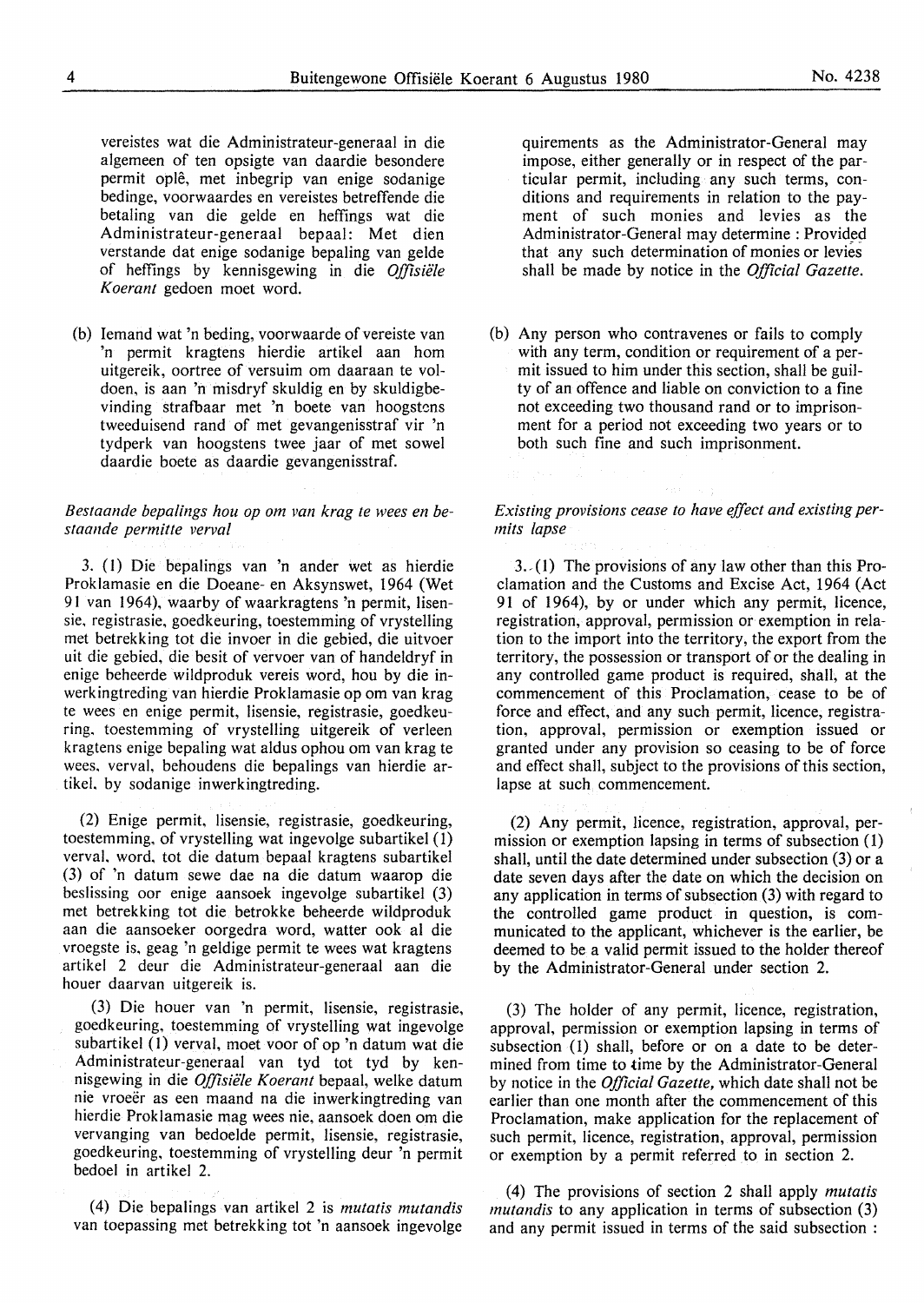subartikel (3) en 'n permit kragtens genoemde subartikel uitgereik : Met dien verstande dat 'n permit waarom ingevolge subartikel (3) aansoek gedoen is, ondanks andersluidende bepalings van hierdie Proklamasie, nie geweier mag word nie aan iemand aan wie 'n permit, lisensie, registrasie, goedkeuring, toestemming of vrystelling wat ingevolge hierdie artikel verval, op reëlmatige wyse uitgereik is.

#### *Toepassing van artikels 81, 81A, 83, 89 en 89A van Ordonnansie 4 van 1975*

4. (1) Die bepalings van artikels 81(1), (2), (3), (5) en (6), 81A, 83(1), (4), (5) en (6), 89 en 89A van die Ordonnansie op Natuurbewaring, 1975 (Ordonnansie 4 van I 975), is *mutatis mutandis* van toepassing by die uitvoering van die bepalings van hierdie Proklamasie.

(2) By bedoelde toepassing  $-$ 

- (a) beteken "natuurbewaarder" 'n natuurbewaarder wat as sodanig aangestel is kragtens die een of ander wet met betrekking tot natuurbewaring wat in die gebied of enige deel daarvan van krag is;
- (b) word die woorde "duisend vyfhonderd rand" in artikel 81(5) van genoemde ordonnansie geag deur die woorde "drieduisend rand" vervang te wees;
- (c) is iemand wat aan 'n misdryf bedoel in artikel 81(6), 83(5)(c) of 83(6)(b) van genoemde ordonnansie skuldig bevind word, by skuldigbevinding strafbaar met 'n boete van hoogstens vyfhonderd rand of met gevangenisstraf vir 'n tydperk van hoogstens ses maande of met sowel daardie boete as daardie gevangenisstraf.

#### *Vermoede*

5. W anneer ook al enige beheerde wildproduk in of op enige voertuig, vaartuig, boot, vlot, helikopter, vliegtuig of ander vervoermiddel of in, op of by enige woning, perseel of kampeer- of ander plek gevind word, word elkeen wat die eienaar is van of wat in, op of by sodanige voertuig, vaartuig, boot, vlot, helikopter, vliegtuig, ander vervoermiddel, woning, perseel, kampeer- of ander plek is, geag in besit van so-iets te wees tensy die teendeel bewys word.

#### *Delegering van bevoegdhede*

6. ( 1) Die Administrateur-generaal kan van tyd tot tyd enige bevoegdheid wat hierdie Proklamasie aan horn verleen, behalwe enige sodanige bevoegdheid wat by kennisgewing in die *Offisie1e Koerant* uitgeoefen moet word, delegeer aan iemand wat 'n betrekking in die Departement beklee.

Provided that a permit applied for in terms of subsection (3) shall, notwithstanding anything to the contrary contained in this Proclamation, not be refused to any person to whom any permit, licence, registration, approval, permission or exemption lapsing in terms of this section had been issued or granted in a regular way.

*Application of sections 81, 81A, 83, 89 and 89A of Ordinance 4 of 1975* 

4. (1) The provisions of sections 81(1), (2), (3), (5) and (6), 81A, 83(1), (4), (5) and (6), 89 and 89A of the Nature Conservation Ordinance, 1975 (Ordinance 4 of 1975), shall *mutatis mutandis* apply in the execution of the provisions of this Proclamation.

- (2) In such application  $-$
- (a) "nature conservator" shall mean any nature conservator appointed as such under any law in relation to nature conservation applicable in the territory or any part thereof;
- (b) the words "three thousand rand" shall be deemed to have been substituted for the words "one thousand five hundred rand" in section 81(5) of the said ordinance;
- (c) any person convicted of any offence referred to in section 81(6), 83(5)(c) or 83(6)(b) of the said ordinance shall be liable on conviction to a fine not exceeding five hundred rand or to imprisonment for a period not exceeding six months or to both such fine and such imprisonment.

#### *Presumption*

5. Whenever any controlled game product is found in or on any vehicle, vessel, boat, raft, helicopter, aircraft or other means of conveyance or in, on or at any dwelling, premises or camping or other place, every person being the owner of or in, on or at such vehicle, vessel, boat, raft, helicopter, aircraft, other means of conveyance, dwelling, premises, camping or other place shall be deemed to be in possession of such thing, unless the contrary is proved.

#### *Delegation of powers*

6. ( 1) The Administrator-General may from time to time delegate any power granted to him by this Proclamation, other than any such power to be exercised by notice in the *Official Gazette,* to any person holding an office in the Department.